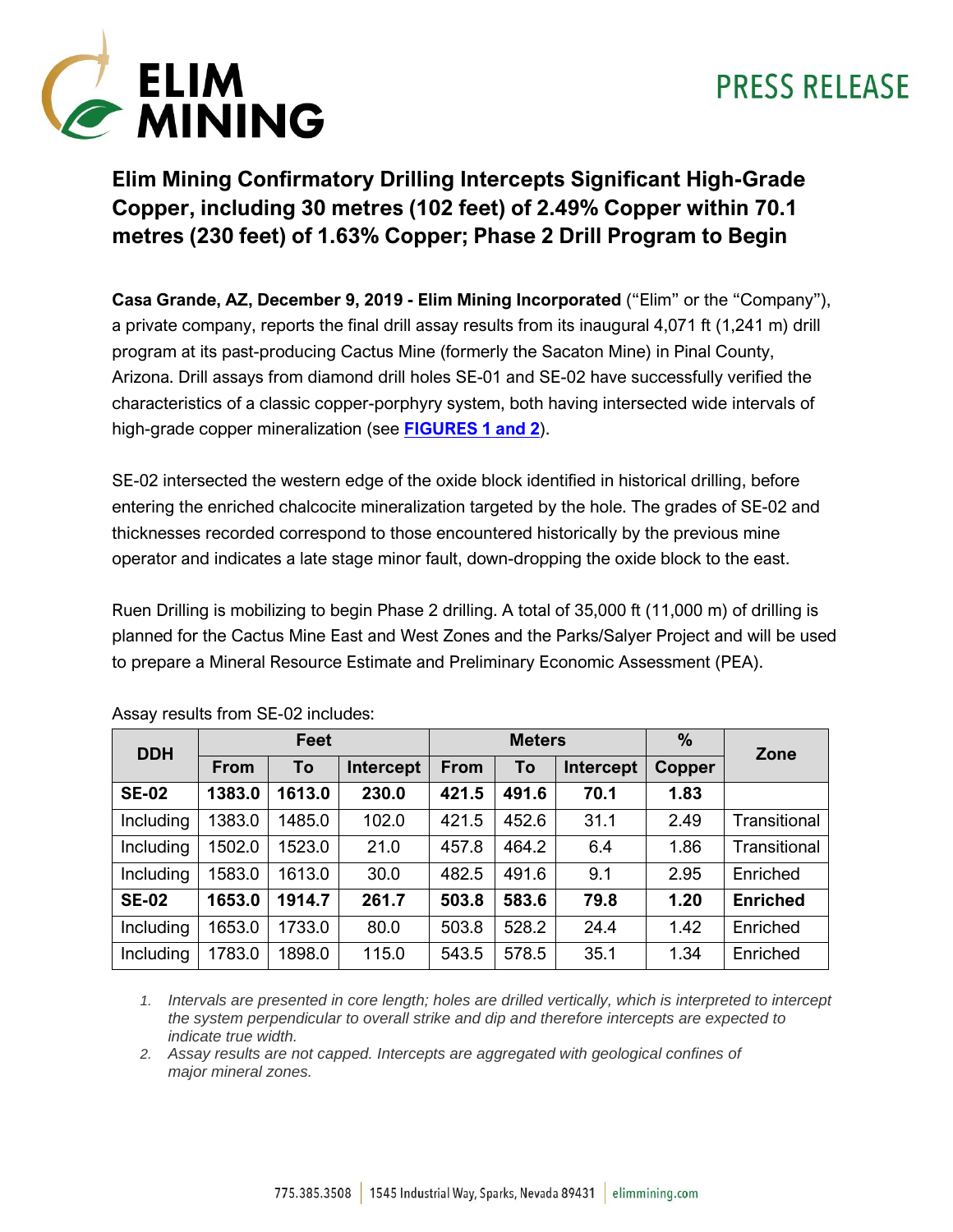

**John Antwi, Elim President and CEO commented,** "The confirmatory drilling has provided a better understanding of the oxide-transition mineralization contact of the east orebody and enhanced the opportunity for various extraction methods to optimize the future operations. Notwithstanding, the primary target is the higher-grade chalcocite mineralization, consistent with the historic resources delineated. We are set to begin Phase 2 drilling and relogging of some of the historic core for the NI 43-101 compliant indicated and inferred Mineral Resource Statement scheduled to be reported in late Q2 2020. This will be followed by a preliminary economic assessment of the project."

The confirmatory drill hole program was targeted to test historic results in the heart of the Cactus East zone. These holes were drilled within an area previously drilled on 200-300 ft centres in a grid-based pattern covering ~45 acres (18.4 hectares) or 1,400 ft (427 m) (northsouth) x 1,200 ft (366 m) (east-west)These results provide an additional level of confidence on grade continuity between existing, more widely spaced drill holes (**[FIGURE 1](https://cactusmine.com/2019-12-09-drilling-images/)**). Drill hole SE-02 intersected a late-stage fault defining the extents of the oxide block to the west (**[FIGURE 2](https://cactusmine.com/2019-12-09-drilling-images/)**).

Previous ASARCO drilling at Cactus and Parks-Salyer encountered porphyry copper mineralization displaying oxide, enriched, and primary zones. Within a 75 metre diameter of SE-01 (418 ft (127.4 m) @ 1.25%) and SE-02 (230 ft (70.1 m) @ 1.83% Cu and 261.7 m (79.8 m) @ 1.20% Cu), Elim has information from 4 historic drill holes which correlate well with the current Elim drilling results and interpretations. Historic assay results include: S-105 (375 ft (114 m)  $\omega$ 1.44% Cu) located south-east of SE-01; S-104 (404.7 ft (123.4 m) @ 1.82% Cu) located west of SE-01; S-98 (417 ft (127 m) @ 1.89% Cu) located immediately west of the fault south of SE-02; and S-96 (85.4 ft (26 m) @ 1.73% Cu and 178.9 ft (54.5 m) @ 1.25% Cu) located to the northwest of SE-02.

Exploration potential at the Cactus Mine includes expansion of the Cactus East Zone, through step-out drilling away from the historic zone, areas of known copper mineralization adjacent to the historic Sacaton Open Pit (Cactus West Zone), and extensions of known mineralization along trend to the northeast and southwest where previous explorers encountered copper mineralization in drilling that was not pursued further. Elim's Phase 2 drilling program is an exploration and infill drill program expanding on known historic data.

The Cactus Mine Project and adjacent Park/Salyer Property are situated within the Santa Cruz porphyry copper trend. The trend has been explored since the early 1960's by numerous copper exploration companies which led to discovery of the Cactus Mine in 1961 by ASARCO.

For Figures 1 and 2: [https://cactusmine.com/2019-12-09-drilling-images/.](https://cactusmine.com/2019-12-09-drilling-images/)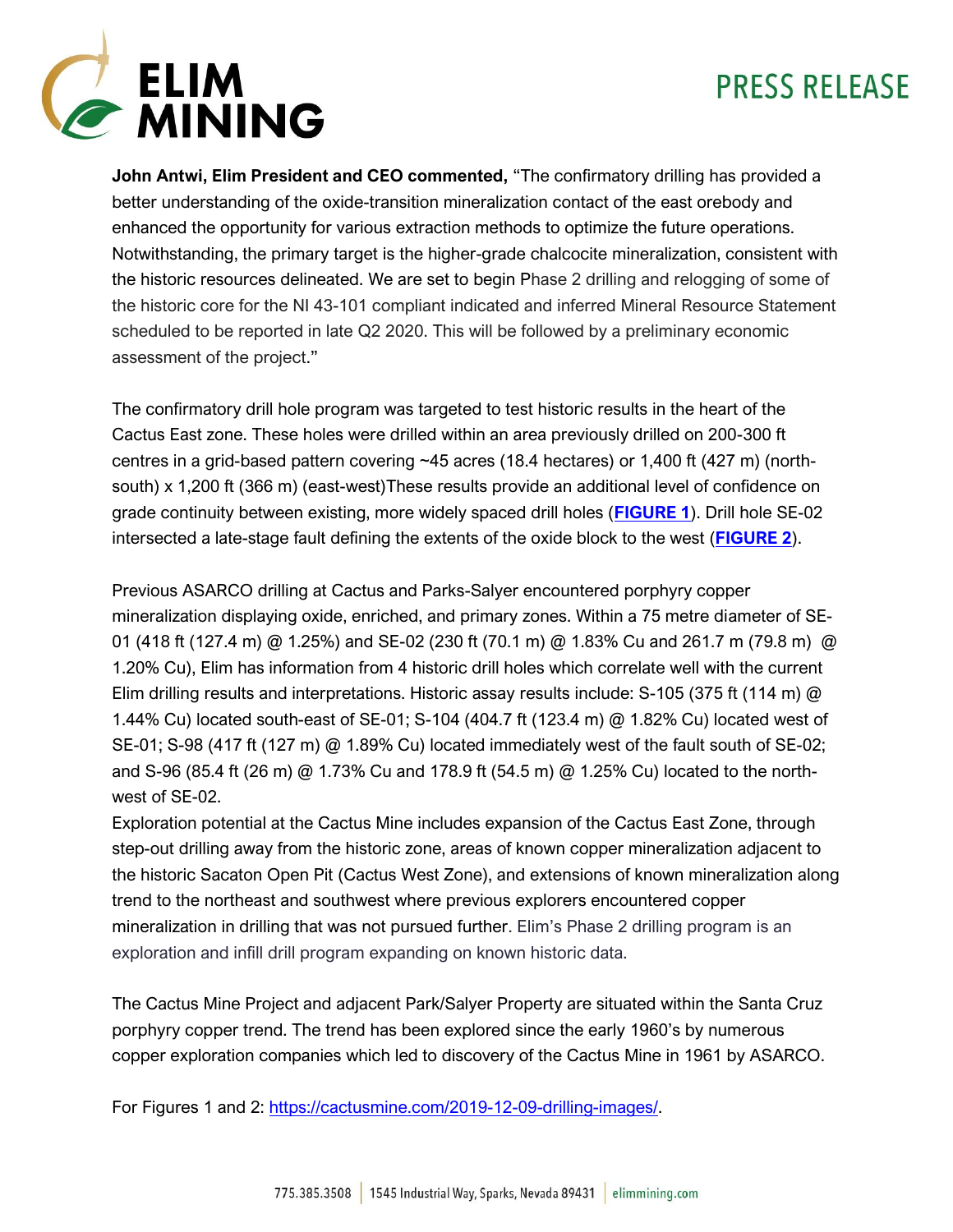

### **Quality Assurance / Quality Control**

Drilling completed on the project in 2019 was supervised by on-site Elim personnel who prepared core samples for assay and implemented a full QA/QC program using blanks, standards and duplicates to monitor analytical accuracy and precision. The samples were sealed on site and shipped to Skyline Laboratories in Tucson AZ for analysis. Skyline's quality control system complies with global certifications for Quality ISO9001:2008.

Technical aspects of this news release have been reviewed and verified by Allan Schappert – CPG, who is a qualified person as defined by National Instrument 43-101– *Standards of Disclosure for Mineral Projects*.

#### **About Elim Mining Incorporated (**[www.elimmining.com](http://www.elimmining.com/) **|** [www.cactusmine.com\)](http://www.cactusmine.com)/)

Elim Mining Incorporated is a private mineral resource development company with headquarters in Reno, Nevada and Phoenix, Arizona. Elim is rooted in the identification, acquisition, exploration, development and sustainable production of precious and base metal properties in well-known geographic regions. The company seeks assets with significant potential for proven and probable mineral reserves. Elim is managed by mining executives with over 210 years' experience in mine operations and business. With a history and reputation for strategically launching, revitalizing, and leading multi-million-dollar mining organizations, the team has achieved tremendous growth and value for investors in a socially and environmentally responsible manner.

#### **For more information:**

John Antwi, President and CEO 520-858-0600 [jantwi@elimmining.com](mailto:jantwi@elimmining.com)

Alison Dwoskin, Investor Relations 647-233-4348 [adwoskin@elimmining.com](mailto:adwoskin@elimmining.com)

#### **Forward-Looking Statements**

Forward-looking statements involve known and unknown risks, uncertainties and other factors which may cause the actual results, performance or achievements of Elim to be materially different from any future results, performance or achievements expressed or implied by the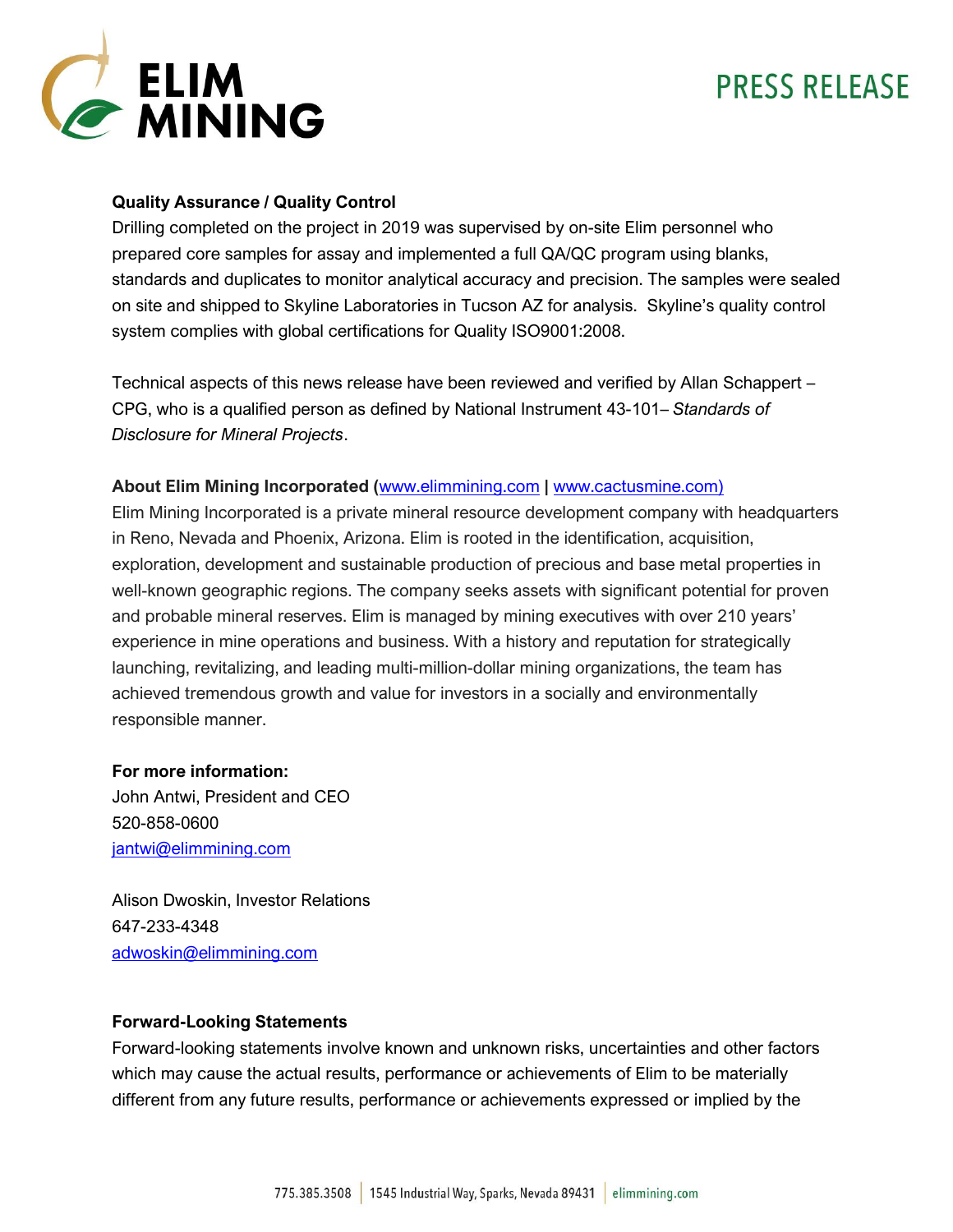

forward-looking statements. Factors that could affect the outcome include, among others: future prices and the supply of metals; the results of drilling; inability to raise the money necessary to incur the expenditures required to retain and advance the properties; environmental liabilities (known and unknown); general business, economic, competitive, political and social uncertainties; results of exploration programs; accidents, labour disputes and other risks of the mining industry; political instability, terrorism, insurrection or war; or delays in obtaining governmental approvals, projected cash operating costs, failure to obtain regulatory or shareholder approvals.

Although Elim has attempted to identify important factors that could cause actual actions, events or results to differ materially from those described in forward-looking statements, there may be other factors that cause actions, events or results to differ from those anticipated, estimated or intended. Forward-looking statements contained herein are made as of the date of this news release and Elim disclaims any obligation to update any forward-looking statements, whether as a result of new information, future events or results or otherwise, except as required by applicable securities laws.



#### FIGURE 1